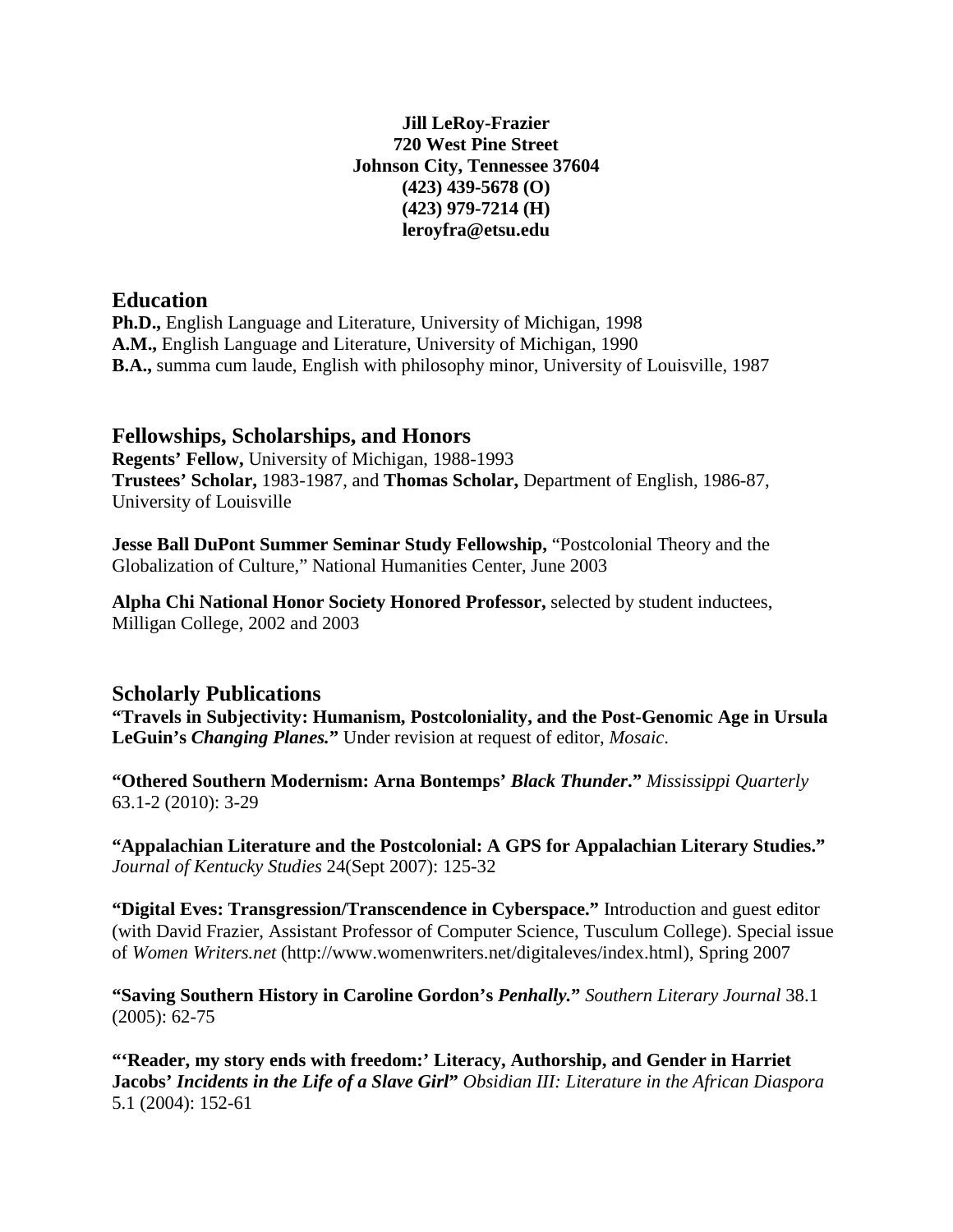**(Scholarly Publications, cont.)**

**"'Playing a Game of Worlds:' Postmodern Time and the Search for Individual Autonomy in Vladimir Nabokov's** *Pale Fire***"** *Studies in Twentieth Century Literature* 27.2 (2003): 311-27

**"'. . . full of decay which was change, not evil:' Southern Literature, (Oral) History, and the Mountain South"** *Southern Studies: An Interdisciplinary Journal of the South* ns 7.2 (1996): 57-77 (actual publication date July 2000)

#### **Current Research Projects**

**"Marxism, Gender, and Genre:** *Uncle Tom's Children* **as Proletarian Tragedy"**—journal article, in progress

**"The Discourse of Color in the Work of Nella Larsen"**—journal article, in progress

*"None Shall Look Back:" Historical Consciousness and the Modern Woman Writer of the South* (working title)–book manuscript, in progress

**"Transcending Code: Art, Technology, and the Binary in Lisa Mason's** *Arachne***"**—journal article, in progress

#### **Selected Papers and Presentations**

**"Conscientization of the Classroom: Feminist Pedagogies of Transformation in Theory and Practice"**—co-presented with Dr. Phyllis Thompson, Director of Women's Studies, and MALS Gender and Diversity Studies students Alison Cox, Veronica Limeberry, and Casey Lawhon Walker; Southeastern Women's Studies Association conference, University of North Carolina at Greensboro, April 2013

**"Bereavement, Mourning, and Mirroring in Frances Newman's Published Novels"—** Louisville Conference on Literature and Culture Since 1900, University of Louisville, February 2013

**"" '…a fantastic motley of ugliness and beauty:' Cultural Dichotomy, Color Theory, and Civil Rights in Nella Larsen's** *Quicksand"*—Enjeux et Positionnements de l'Interdisciplinarité: Theories et practique de l'Interdisciplinarité dans les études anglophone (I.D.E.A.) colloque international, Université de Lorraine, Nancy, France, March 2012

**The Ellen Glasgow Society: War, Women, and Remembrance (**pre-arranged panel), individual paper presentation: **" '…the pathos was worse than the tragedy:' The Modern Woman and the New South in Ellen Glasgow's** *Barren Ground*"**—**Society for the Study of Southern Literature biennial conference, Nashville, TN, March 2012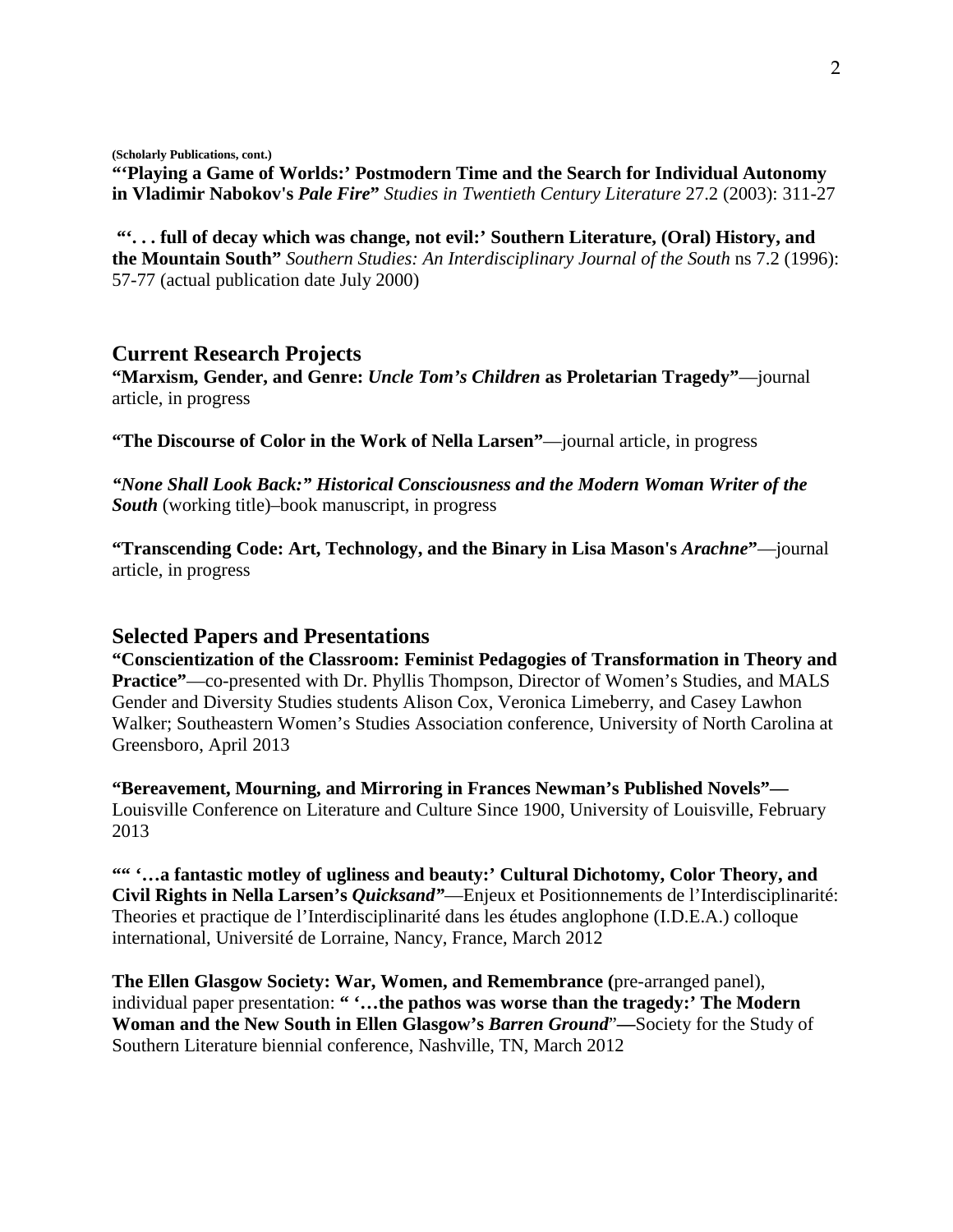**" 'Freedom Belongs to the Strong:'** *Uncle Tom's Children* **as Marxist Tragedy"**—Louisville Conference on Literature and Culture Since 1900, University of Louisville, February 2012

**(Selected Papers and Presentations, cont.)**

**" 'She picks the significant episode:' Cultural Memory and Historical Agency in Caroline Gordon's** *The Women on the Porch***"—**Louisville Conference on Literature and Culture Since 1900, University of Louisville, February 2010

**"Not Just Your Imagination: Using Web-based Technology to Teach Writing as Knowledge-Making"**—co-presented with ETSU MALS student Kathryn Hays; Association of Graduate Liberal Studies Programs annual conference, Orlando, FL, October 2009

**"The Discourse of Color in Nella Larsen's** *Quicksand***"**—Louisville Conference on Literature and Culture Since 1900, University of Louisville, February 2009

**"From Whiteness to Humanism: Raciological and Ethnological Discourses in the 21st Century"**—panel organizer and individual paper presentation, **"Children of the Corn: Race, Ethnicity, and Post-Genomic Humanism in Ursula LeGuin's** *Changing Planes***"—**Louisville Conference on Literature and Culture Since 1900 Conference, University of Louisville, February 2008

**" 'Were They My People Too?' Cultural Diaspora and Collectivity in Denise Giardina's Appalachian Fiction"—**Appalachian Studies Association annual conference, Marshall University (WVa), March 2008

**"Civil Rights in Literary and Visual Culture: A Graduate Liberal Studies Seminar"**— copresented with ETSU MALS student Lahla Deakins; Association of Graduate Liberal Studies Programs annual conference, Memphis, October 2007

**"Appalachian Literature and the Post-Colonial: A GPS for Appalachian Studies"**— Appalachian Studies Association annual conference, Maryville College (TN), March 2007

**" 'Writing it the way it is, not the way some people wish it would be:' Holocaust Literature, Southern Appalachia, and Generic Choice"**—Louisville Conference on Literature and Culture Since 1900, University of Louisville, February 2007

**"Whorls of Amber: Art, Technology, and the Body in Lisa Mason's** *Arachne***"—Twentieth** Century Literature Conference, University of Louisville, February 2005

**"Representing Collectivity in Denise Giardina's** *Storming Heaven***"**—Appalachian Writers Association annual conference, Cumberland College (KY), July 2004

**"'. . . the chance to think something good might be just over the next hill:' Displacement and Perceptual Geography in Barbara Kingsolver's** *The Bean Trees***"—**Society for the Study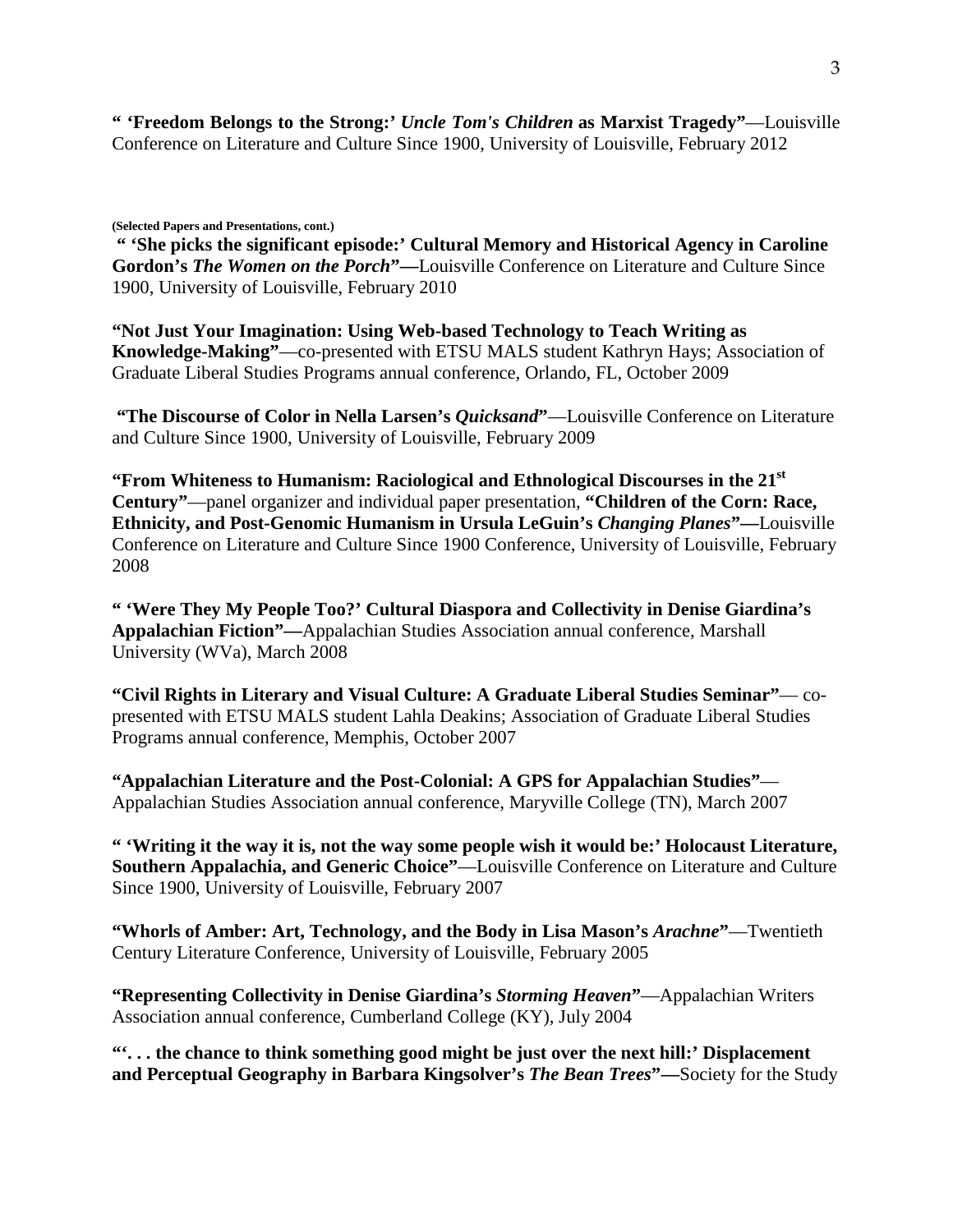of Southern Literature biennial conference, University of North Carolina, Chapel Hill, March 2004

**"'Not to Censure but to Understand:'" Narrative Competition and Allegorical Interpretation in Margaret Atwood's** *The Handmaid's Tale***"**—Twentieth Century Literature Conference, University of Louisville, February 2004

#### **(Selected Papers and Presentations, cont.)**

**"Wars of Self-Determination: Vietnam, the War Between the States, and Bobbie Ann Mason's** *In Country***"—** Twentieth Century Literature Conference, University of Louisville, February 2003

**"Talking Heads and Intuition: Gödel's Theorem and Strong AI in William Gibson's**  *Neuromancer***"**—co-authored with David Frazier, East Tennessee State University graduate student in computer science; Twentieth Century Literature Conference, University of Louisville, February 2002

**"'Reader, my story ends with freedom:' Literacy, Authorship, and Gender in Harriet Jacobs'** *Incidents in the Life of a Slave Girl***"—**Women of African Descent: Reaching Across the Diaspora, Tenth Annual Women's Studies Conference, Southern Connecticut State University, New Haven, October 2000

**"'. . . the pathos was worse than the tragedy': Staking a (Woman's) Claim to Remaking the South in Ellen Glasgow's** *Barren Ground* **"**–Southern Women Writers Conference, Berry College (GA), April 1998

**"'You do allow yourself too much liberty of thought and word:' Catharine Maria Sedgwick's** *Hope Leslie* **and the Creation of the American Reader"**–Unruly Women: Borders and Hemlines Conference, Purdue University, February 1998

## **Grants Funded**

**ETSU Small Faculty Research Grant, "The Discourse of Color in the Work of Nella Larsen,"** for research travel to the Library of Congress and the Fisk University archives, \$1500, AY 2012- 13

**ETSU Small Faculty Research Grant, "The Discourse of Color in the Work of Nella Larsen,"** for research travel to Yale University's Beinecke Rare Book and Manuscript Library and the New York Public Library's Schomburg Center for Research in Black Culture, \$1500, AY 2011- 2012

**ETSU Innovative Summer Program Grant,** "International Perspectives on Modern Western Culture," for development of a study-abroad program in Europe, \$2500, AY 2008-2009

**Invited Talks**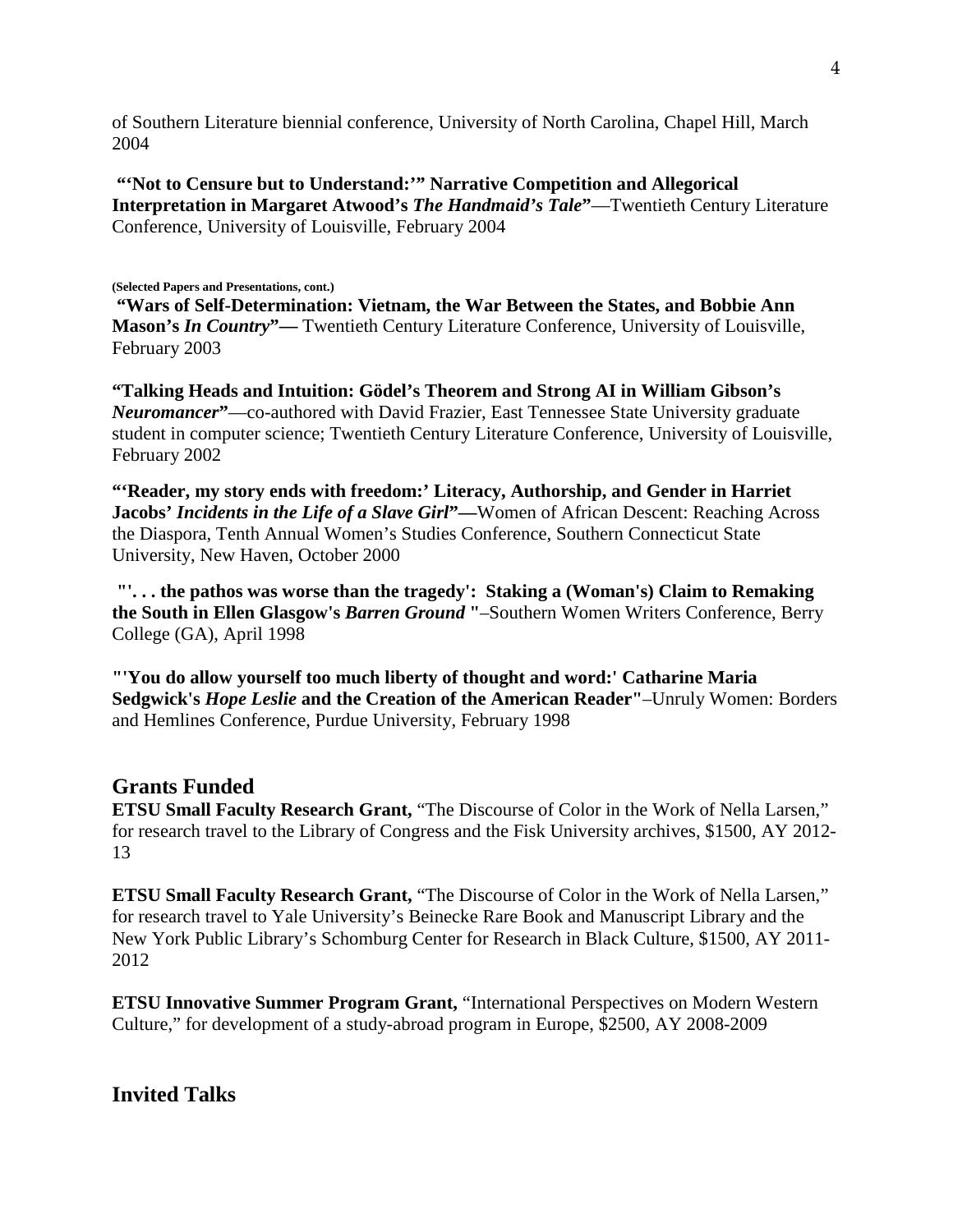**"Travels in Civil Rights: The Role of the Arts in the Civil Rights Movement,"**—Alliance for Continued Learning spring class, Johnson City, TN, April 2013

**360**° **Panel on** *Age of Arousal*—talk-back discussion on the New Woman and the play's cultural context, Barter Theater, Abingdon, VA, March 2011

## **"In the Funhouse of Sex and Gender: Andy Warhol's Mirrored Images"**—panel presentation for *Constructing Image: Insights into the Andy Warhol Photographs* exhibition,

Slocumb Galleries, East Tennessee State University, November 2009

# **Teaching Interests**

Women's and gender studies, interdisciplinary liberal arts, critical and cultural theory, regional studies (especially Southern/Appalachian women's literature), African-American studies, (post)modernism and globalization

# **Faculty Experience**

# **Associate Professor of Liberal Studies**, 2009-present **Assistant Professor of Cross-Disciplinary Studies**, 2006-2009 East Tennessee State University

Member of the Graduate, Liberal Studies, and Women's Studies faculties

- ♦ **Courses Taught:**
	- **MALS 5000, Foundations of Liberal Studies**
	- **MALS 5100, Introduction to Interdisciplinary Studies**
	- **MALS 5200, Seminar in Liberal Studies**
	- **MALS 5400, Seminar in Interdisciplinary Research**
	- **MALS 5950, Thesis Research**
	- **MALS 5960, Special Project Research**
	- BGSD 4210, Professional Field Experience (senior capstone research)
	- **WMST 2010, Introduction to Women's Studies**

# ♦ **New Courses Developed and Taught:**

- MALS 5350, Theory and Practice of Regionalism
- **MALS 5300, Gender, Diversity, and Social Justice**
- MALS 5200, Seminar in Liberal Studies: Travelers, Expats, and Cosmopolitans
- MALS 5200, Seminar in Liberal Studies: Women and Activism in Appalachia
- MALS 5200, Seminar in Liberal Studies: Nature, Gender, and Culture
- MALS 5200, Seminar in Liberal Studies: Race, Ethnicity, and Whiteness (with Dr. Marie Tedesco)
- MALS 5200, Seminar in Liberal Studies: Civil Rights in Literary and Visual Culture
- WMST 5957/4957, Special Topics in Women's Studies: Nature, Gender, and Culture
- WMST 5957/4957, Special Topics in Women's Studies: Gender, Culture, and Textuality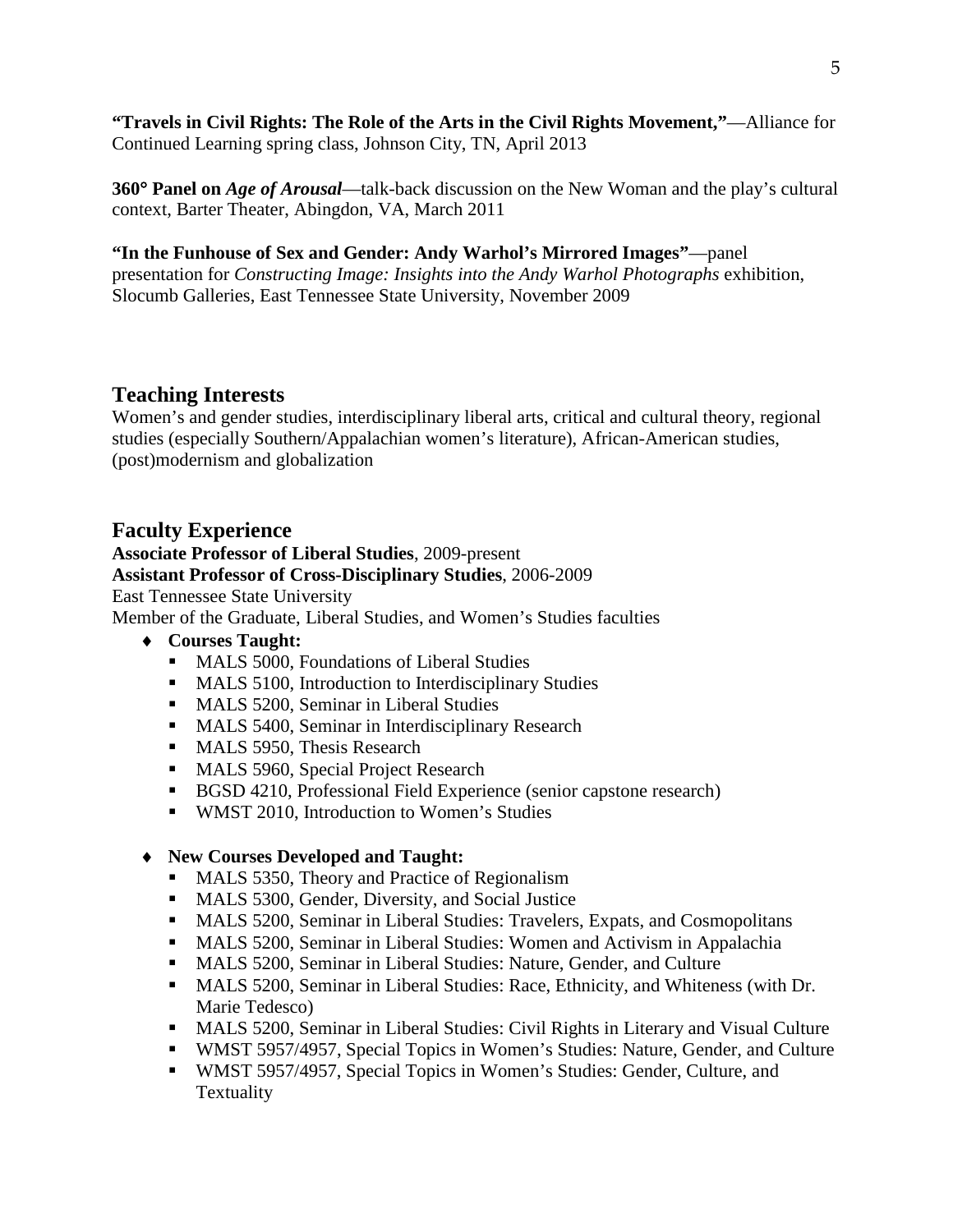PHIL 5067/4067, Philosophy in Literature: Speculative Fiction and the Cyber Age

**Associate Professor of Humanities and English,** 2005-2006 **Assistant Professor of Humanities and English,** 2001-2005 Milligan College (TN)

- ♦ **New Courses Developed and Taught:**
	- English 363, Appalachian Literature and Culture
	- English 465, Literature and the Cyber Age
	- **English 450, Introduction to Literary and Cultural Theory and Criticism**
	- **English 415, Southern Renascence/Harlem Renaissance**

(Faculty Experience, cont.)

- Humanities 101W, Critical Thinking and Writing in the Humanities
- Humanities 202W, Argumentative Writing and Research
- ♦ **Courses Taught:**
	- Humanities 101S, Prehistory to the Middle Ages
	- Humanities 201S-202S, The Age of the Enlightenment through the Twentieth **Century**
	- Humanities 200, European Study Tour

(all multidisciplinary, collaborative teaching)

■ English 305, American Literatures Since 1877

### **Honors Program Faculty Member,** 1999-2001

Academic Honors Program, Morehead (KY) State University

- ♦ **New Course Developed and Taught:**
	- Honors 389, The Cyber Age
- ♦ **Course Taught**
	- Honors 102, The Age of Faith (The Early Middle Ages to the Renaissance)

#### **Visiting Assistant Professor in English,** 1998-99

Department of English/Program in Liberal Arts, Transylvania University (KY)

- ♦ **Courses Taught:**
	- University 1004, Foundations of the Liberal Arts (multidisciplinary, collaborative teaching)
	- English 1074, Perspectives in Literature

**Instructor of English,** 1993-1998 (on research leave 1995-96)

Department of English, Foreign Languages, and Philosophy, Morehead (KY) State University

- ♦ **Courses Taught:**
	- English 202, Introduction to Literature
	- **English 101, Introductory College Writing**
	- **English 102, Argumentative Writing**
	- English 090, Developmental Writing
	- English 099, Basic Writing Skills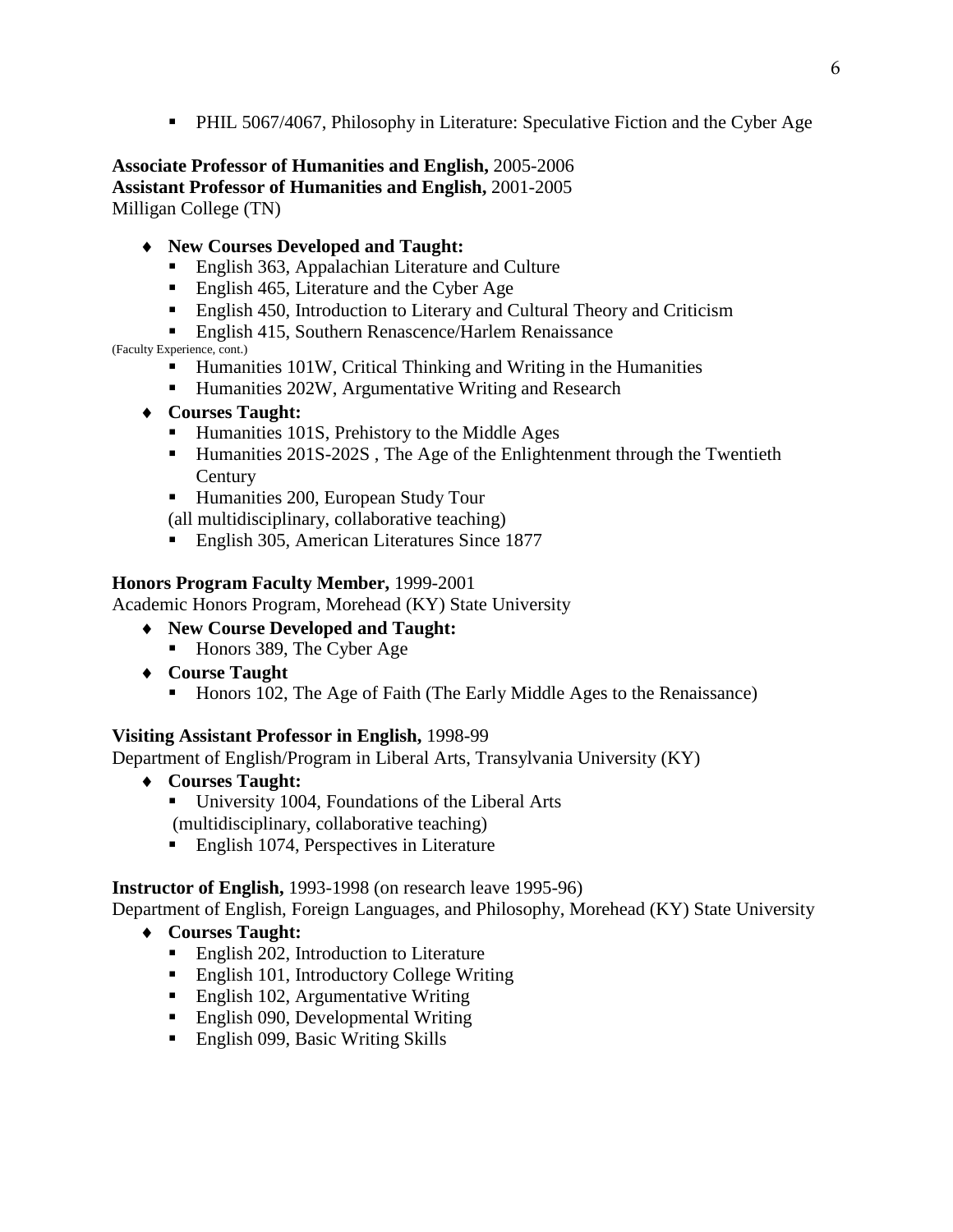#### **Student Research Projects**

#### **Master's Thesis and Culminating Project Graduate Advisory Committees**

*Women, Peru, and Food Security*, thesis, Veronica Limeberry, Master of Arts in Liberal Studies Gender and Diversity Studies candidate, East Tennessee State University, committee chair (in progress)

*Indigenous Women's Environmental Resistance Movements*, Casey Lawhon Walker, Master of Arts in Liberal Studies Gender and Diversity Studies candidate, East Tennessee State University, committee chair (in progress)

*Poking the Holy Ghost: Social Media Use in Appalachian Fundamentalist Religious Communities*, Chelsie Lawson, Master of Arts in Liberal Studies candidate, East Tennessee State University, committee chair (in progress)

*Age, Feminism, and Appalachia*, Sherry Kaye, Master of Arts in Liberal Studies candidate, East Tennessee State University, third reader (in progress)

*Students and Disability*, Bernice Hagaman, Master of Arts in Liberal Studies candidate, East Tennessee State University, third reader (in progress)

*Comics as a Superlative Medium for Autobiography*, culminating project with graphic autobiography volume and support paper on graphic narratology, trauma theory, and comics technique, Valerie Bodell, Master of Arts in Liberal Studies candidate, East Tennessee State University, committee chair (successfully defended April 2013)

*The Council on Appalachian Women: Short-Lived But Long Lasting*, thesis, Julie Blevins, Master of Arts in Liberal Studies candidate, East Tennessee State University, third reader (successfully defended December 2012)

*The Gastonia Novels and Ecofeminism: Rereading the Works of Fielding Burke, Grace Lumpkin, and Myra Page*, thesis, Amanda Aubrey, Master of Arts in Liberal Studies Candidate, East Tennessee State University, committee chair (successfully defended June 2011); winner of the Outstanding Thesis in Arts and Humanities Award, School of Graduate Studies, ETSU, 2012

*Contextualizing Access and Making Context Accessible: A Researcher-Based Approach to Interdisciplinarily Archiving the John A. Jones Almanacs*, culminating project, Joseph Penza, Master of Arts in Liberal Studies candidate, East Tennessee State University, third reader (successfully defended April 2011)

*A Snapshot of the Archival Profession Through a Web 2.0 Lens*, culminating project with Flickr photographic archive site, Kathryn Hays, Master of Arts in Liberal Studies candidate, East Tennessee State University, third reader (successfully defended April 2010); winner of the Outstanding Capstone Project Award, School of Graduate Studies, ETSU

*Adapting Jane Austen's* Sanditon *to the Screen*, culminating project with composition of screenplay and support paper on literary marketing and the film industry, David Hartsell, Master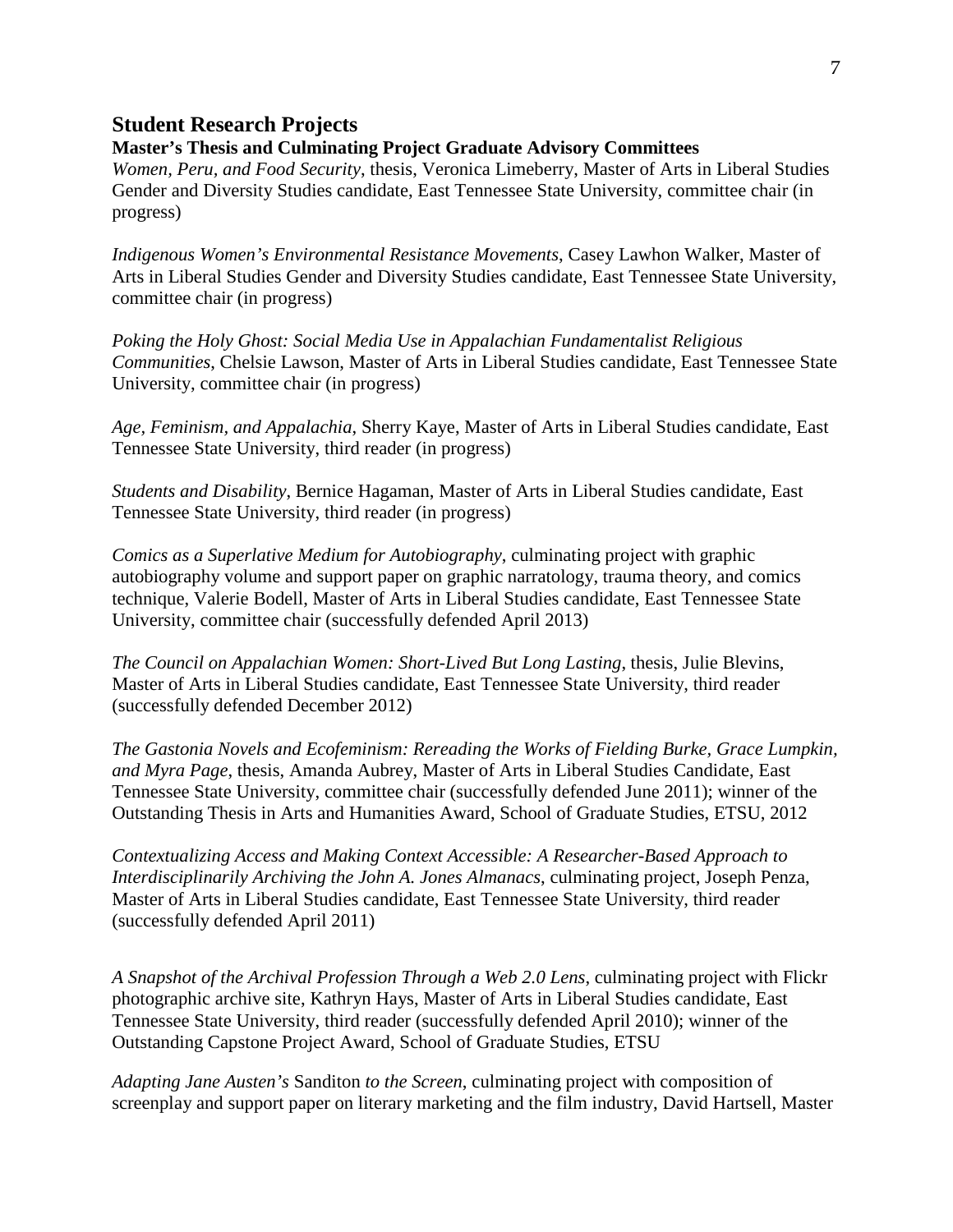of Arts in Liberal Studies candidate, East Tennessee State University, committee chair (successfully defended November 2009)

*Coca-Cola Advertising and American Popular Culture: The Long Road Up to the Hilltop*, culminating project with archival study of Coca-Cola advertising and support paper on racial and cultural innovation in mass marketing, Timothy Selby, Master of Arts in Liberal Studies candidate, East Tennessee State University, second reader (successfully defended November 2009); winner of the Outstanding Capstone Project Award, School of Graduate Studies, ETSU

*Black on White on Black: Whiteness and Masculinity in the Works of Three Australian Writers— Colin Thiele, Thomas Keneally, and Patrick White*, thesis, Matthew Israel Byrge, Master of Arts in English candidate, East Tennessee State University, outside reader (successfully defended October 2009)

*Who Am I, Again? Storytelling and Traumatic Brain Injury*, culminating project with performance and support paper on uses of storytelling in TBI therapy, Lethan Candlish, Master of Arts in Storytelling candidate, East Tennessee State University, third reader (successfully defended August 2009)

*Women, Art, and Community: A Proposal for a Non-Profit Pottery Program in Appalachia*, thesis, Lahla Deakins, Master of Arts in Liberal Studies candidate, East Tennessee State University, second reader (successfully defended December 2008); winner of the Outstanding Thesis in Arts and Humanities Award, School of Graduate Studies, ETSU

*The Genre of Autobiography and the Evolution of French Autobiographical Writings*, culminating project with study-abroad travelogue and support paper on French autobiographical writing, Candace Bouldin Bacon, Master of Arts in Liberal Studies candidate, East Tennessee State University, third reader (successfully defended April 2008)

*International Copyright Law and Indigenous Archives Access*, culminating project with multimedia archivists' research resource and support paper on Aboriginal archival records in Australia, Kathy Cuff, Master of Arts in Liberal Studies candidate, East Tennessee State University, second reader (successfully defended April 2008)

*Editorial Wisdom: How Newspaper Political Endorsements Affect Voters and How Voters Affect the Editorial Page*, culminating project with archival processing project and support paper on editorial influence on Johnson City Press political coverage, Michael Peters, Master of Arts in Liberal Studies candidate, East Tennessee State University, third reader (successfully defended August 2007)

#### **Graduate Independent Study Directed**

*Pedagogies of diversity*, Saundra Reynolds, Master of Arts in Liberal Studies student, East Tennessee State University (successfully completed spring 2013)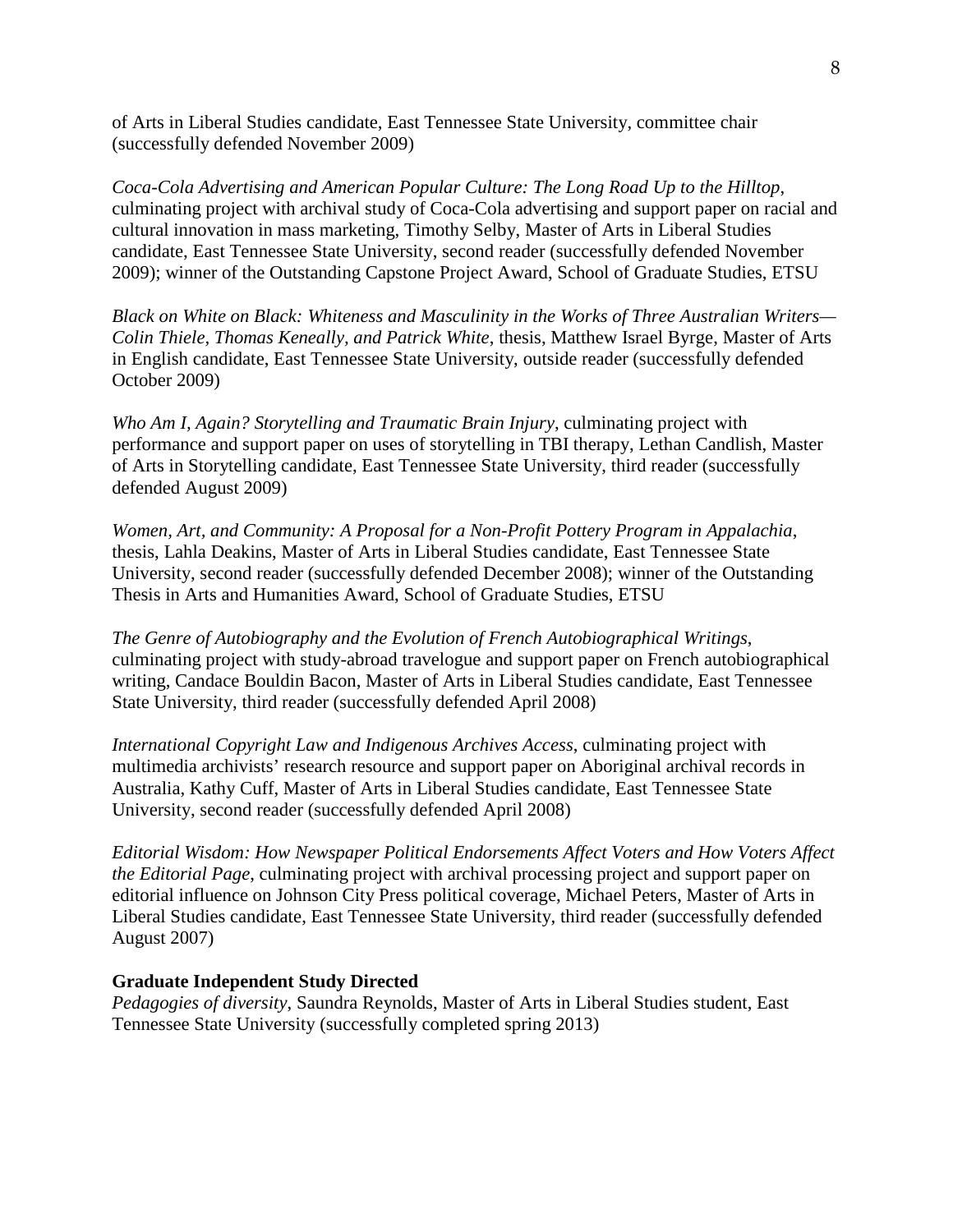*Women, the informal economy, and food security in Andean Peru*, Veronica Limeberry, Master of Arts in Liberal Studies student, East Tennessee State University (successfully completed summer 2011)

*Graphic novels and genre criticism,* Valerie Bodell, Master of Arts in Liberal Studies student, East Tennessee State University (successfully completed spring 2011)

*Appalachian Women: a critical bibliography,* Julie Blevins, Master of Arts in Liberal Studies student, East Tennessee State University (successfully completed May 2008)

*Interdisciplinary educational approaches in the third millennium: teaching principles and values through music*, Guilherme Helene Muller, Master of Arts in Liberal Studies student, East Tennessee State University (successfully completed December 2007)

#### **Senior and Post-baccalaureate Theses and Independent Study Directed**

*BGSD/BSPS 4210 Senior Capstone Research Sections (average of 5-10 students per section)*— Fall, Spring, and Summer semesters, 2006-Fall 2010; summer semester, 2010-present

*Virginia Woolf and feminist theory*, independent study, Rachel Cunningham, Milligan College, Spring 2005

*Web-based middle-grades resource site on Civil War history and literature*, thesis, Carol Oaks, Milligan College, Spring 2004

*Queer Theory, masculinity, and postmodern fiction*, thesis, Kristofer Reed, Milligan College, Spring 2003

*Contemporary critical theory*, independent study, Jason Payton, Milligan College postbaccalaureate student, Fall 2002

#### **Student Conference Presentations Mentored**

"Reflections on the Inside: A Look at Heteronormative Familial Roles in Women's Prisons"— Alison Cox, Master of Arts in Liberal Studies student, East Tennessee State University, Gendered Perspectives: Recent Scholarship on Culture and Social Justice, Xavier University of Louisiana, New Orleans, October 2012 and Appalachian Student Research Forum, ETSU, April 2013

"Comics and Autobiographical Identity"—Valerie Bodell, Master of Arts in Liberal Studies student, East Tennessee State University, First Global Conference on the Graphic Novel, Mansfield College, Oxford, UK, September 2012

"Poking the Holy Ghost: Social Media Use in Appalachian Fundamentalist Religious Communities"—Chelsie Lawson, Master of Arts in Liberal Studies student, East Tennessee State University, 2012 Regional Graduate Liberal Studies Conference, ETSU, April 2012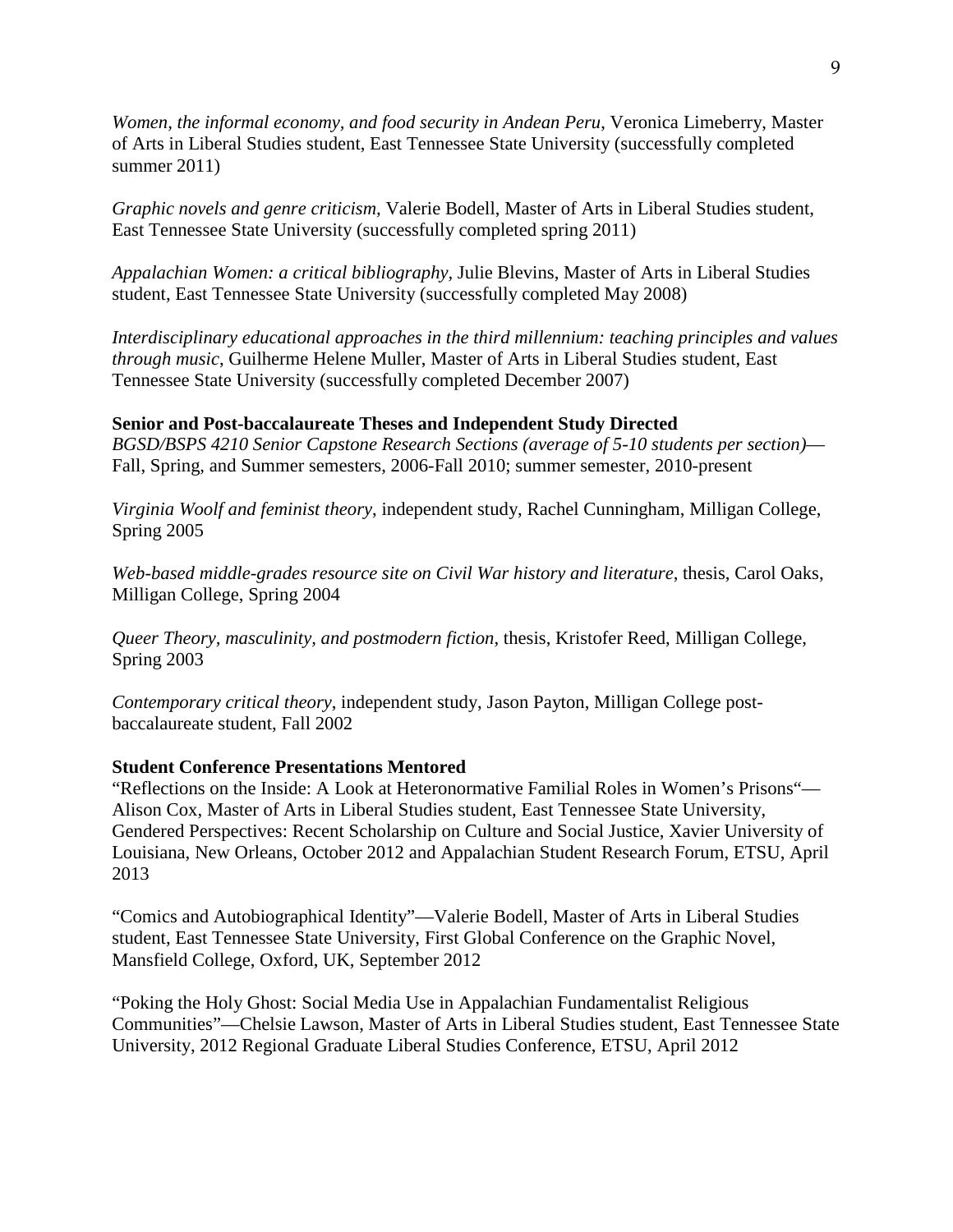"Don't Say Gay: The Implications of Tennessee Senate Bill 0049"—Alison Cox, Veronica Limeberry, and Casey Lawhon Walker, Master of Arts in Liberal Studies students, East Tennessee State University, 2012 Regional Graduate Liberal Studies Conference, ETSU, April 2012

"Burning Down the Lick Creek Bridge: Guerilla Violence in East Tennessee"—Sarah Dees, Master of Arts in Liberal Studies student, East Tennessee State University, 2012 Regional Graduate Liberal Studies Conference, ETSU, April 2012

"At the Intersections of Gender, Race, Class, and Place: Chola Identity in Andean Peru"— Veronica Limeberry, Master of Arts in Liberal Studies student, East Tennessee State University, 2012 Regional Graduate Liberal Studies Conference, ETSU, April 2012

*"Restoring Relationship: Indigenous Practice and Spirituality in Women's Social Movements in the Global South"—*Casey Lawhon Walker, Master of Arts in Liberal Studies student, East Tennessee State University, 2012 Regional Graduate Liberal Studies Conference, ETSU, April 2012

"A Curtain Call for Cursive Writing?"—Patricia Gerard, Master of Arts in Liberal Studies student, East Tennessee State University, Regional Graduate Liberal Studies Conference, University of North Carolina at Asheville, April 2011

"Contextualizing Access and Making Context Accessible: A Researcher-Based Approach to Interdisciplinarily Archiving the John A. Jones Almanacs"—Joseph Penza, Master of Arts in Liberal Studies student, East Tennessee State University, Regional Graduate Liberal Studies Conference, University of North Carolina at Asheville, April 2011

"Internal and External Stereotypes in Comics"—Valerie Bodell, Master of Arts in Liberal Studies student, East Tennessee State University, Regional Graduate Liberal Studies Conference, University of North Carolina at Asheville, April 2011

"Not Just Your Imagination: Using Web-based Technology to Teach Writing as Knowledge-Making"—Kathryn Hays, Master of Arts in Liberal Studies student, East Tennessee State University (with Jill LeRoy-Frazier, Ph.D.), Association of Graduate Liberal Studies Programs annual conference, Orlando, October 2009

"We'll Always Have Mexico: American Expatriates South of the Border"—Cassandra Neace, Master of Arts in Liberal Studies student, East Tennessee State University, Louisville Conference on Literature and Culture Since 1900, February 2009

"Deconstructing Stereotypical Appalachia: A Critique of Dialect Authenticity in Lee Smith's *Oral History*"—Chelsie Lawson, Master of Arts in Liberal Studies student, East Tennessee State University, Southern Appalachia Student Conference on Literature at ETSU, Fall 2008

"Civil Rights in Literary and Visual Culture: A Graduate Liberal Studies Seminar"—Lahla Deakins, Master of Arts in Liberal Studies student, East Tennessee State University (with Jill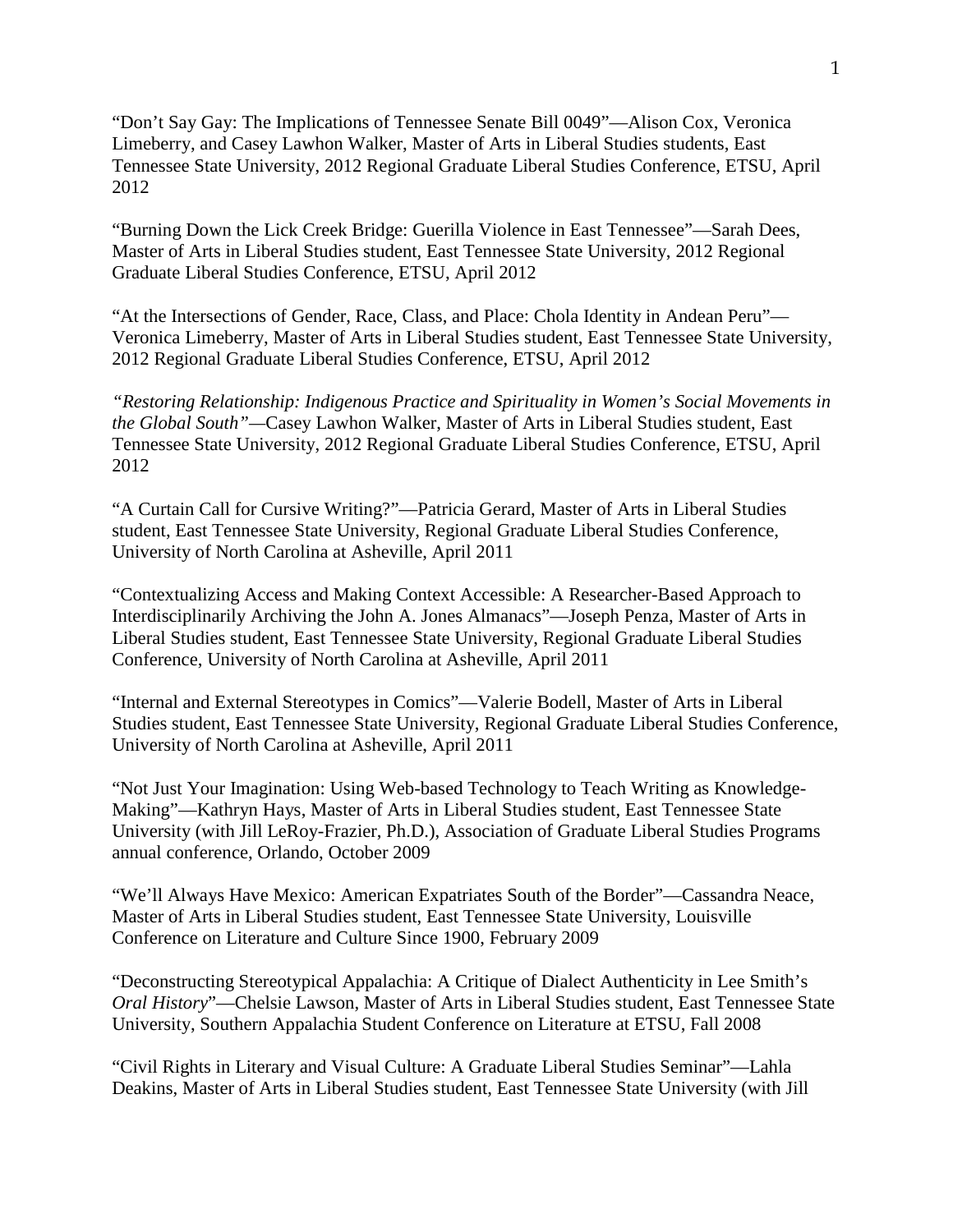LeRoy-Frazier, Ph.D.), Association of Graduate Liberal Studies Programs annual conference, Memphis, October 2007

"Betrayal: Gertie, Judas, and the Reader in Harriette Arnow's *The Dollmaker*"—Sarah Black, Milligan College junior, Blue Ridge Undergraduate Research Conference, King College (TN), April 2005

"The Search for Identity in Zora Neale Hurston's *Their Eyes Were Watching God* and Eudora Welty's 'A Curtain of Green'"—Julie Grimm, Milligan College senior, Blue Ridge Undergraduate Research Conference, King College (TN), April 2005

"Narrative Perspective in William Faulkner's *Absalom, Absalom!*"—Jason Payton, Milligan College post-baccalaureate student, Blue Ridge Undergraduate Research Conference, Milligan College, March 2003

"Hypertext: Contemporary Reading and Writing"—Jessica Bolin, Vanessa Antikiw, and Cassie Montgomery, Morehead State University Academic Honors Program students, National Conference on Undergraduate Research, University of Kentucky, March 2001

"Frankenstein: Fiction or Philosophy?"— Jay Atwood and Amber Hart, Morehead State University Academic Honors Program students, National Collegiate Honors Council Annual Convention, Washington, D.C., October 2000

Administrative Experience

- **Faculty Advisor, MALS Mentor Program,** 2013-present
- **Developed graduate concentration in Gender and Diversity Studies,** Master of Arts in Liberal Studies (MALS) program, East Tennessee State University (approved Spring 2011)
	- o Developed associated new course, MALS 5300 Gender, Diversity, and Social Justice (approved Spring 2011)
- **Assisted with development of graduate concentration in Regional Studies,** MALS program, East Tennessee State University (approved Spring 2012)
	- o Developed associated new course, MALS 5350 Theory and Practice of Regionalism (approved Spring 2011)
- **Serve as Director of and originally developed the MALS Writing Center**  [\(http://www.malswritingcenter.info\)](http://www.malswritingcenter.info/), 2009-present
	- o Supervise MALS Writing Consultant
	- o Oversee content and programming of writing center Web site
	- o Facilitate live programming and resource development for MALS writing center
- **Supervise MALS Tuition Scholar/Graduate Assistant workers,** 2008-present
- **Served as Director of Writing in Humanities,** Milligan College, 2002-2006
- **Served as University Web Editor, Morehead (KY) State University, 1999**

Professional Development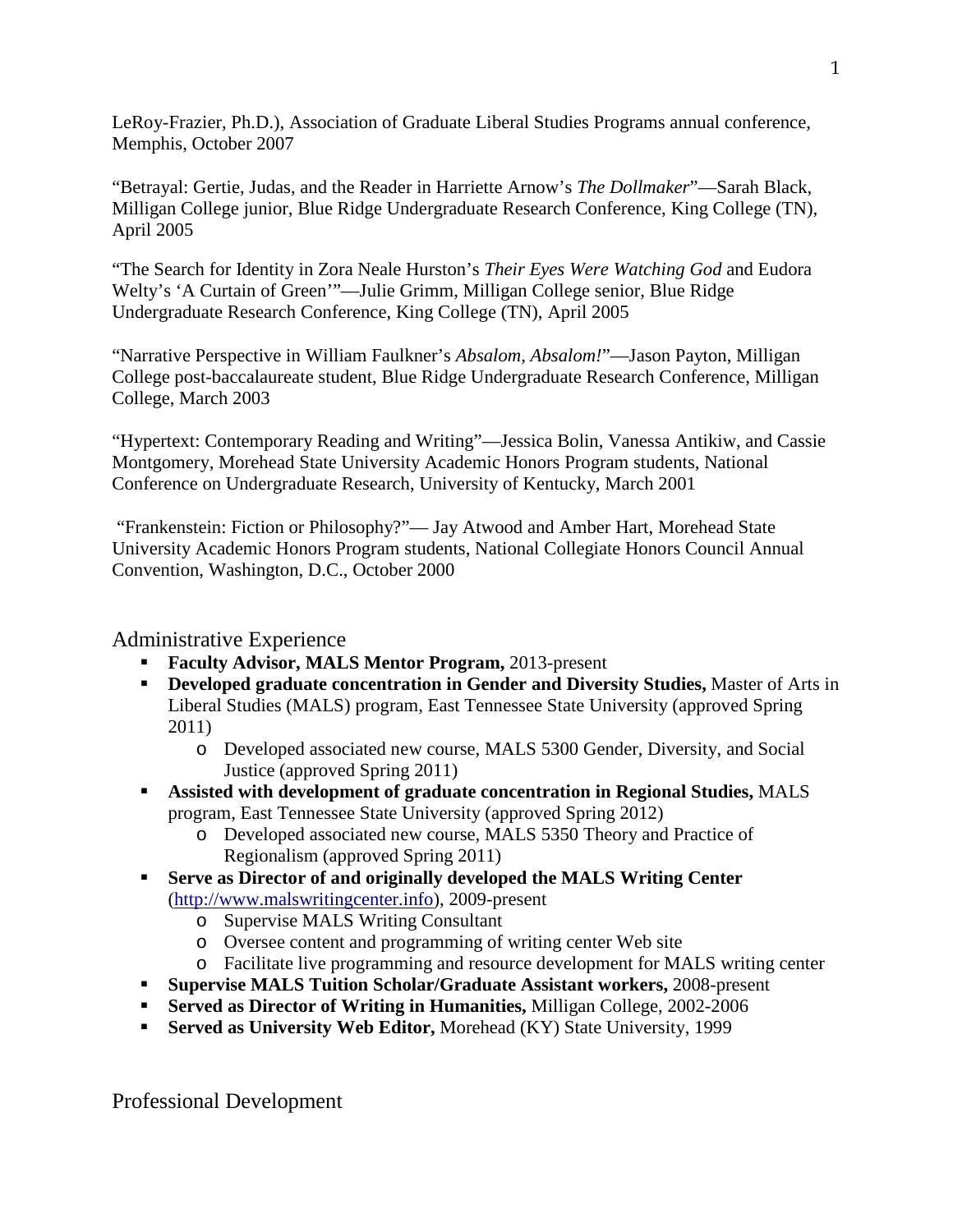**ETSU Infusing Sustainability into the Curriculum Faculty Workshop**, May 2013 **ETSU Diversity Infusion Conference on Curriculum**, January 2008 **ETSU Master Teaching Seminar**, January 2007 **Society for the Study of Southern Literature** biennial conference, Williamsburg, VA, April 2008; Vanderbilt University, March 2012 **Association of Graduate Liberal Studies Programs annual conference**, Santa Fe, October 2006; Memphis, October 2007; Orlando, October 2009; Saratoga Springs, October 2011 **Appalachian College Association James Still Workshop,** Hindman (KY) Settlement School, July 2005 **Appalachian College Association Jesse Stuart Workshop,** Jesse Stuart Foundation, Ashland, KY, July 2004 **Appalachian College Association Teaching/Learning Institute,** Montreat College (NC), June 2004

Professional Service **Extra-Institutional Manuscript reviewer for Sage Publications**, Spring 2011, Fall 2012

**Louisville Conference on Literature and Culture Since 1900** (formerly Twentieth Century Literature Conference), section chair, 1990-present; convene sessions on topics such as women's, Southern, African-American, and cybertechnological literatures and cultures, and critical theory

**Society for the Study of Southern Literature Bibliography Committee,** 2004-2010; collaborated on annotation of southern studies scholarship included in the *Mississippi Quarterly* online database [\(http://www.missq.msstate.edu/sssl\)](http://www.missq.msstate.edu/sssl)

#### **Manuscript reviewer for Ohio University Press,** Summer 2007

**East Tennessee State University**

**MALS program audit,** Spring 2011 (participated in composition of audit self-study report and in site visit)

**BGSD program review,** Spring 2011 (participated in site visit)

**Silent Committee for selection of outstanding faculty award recipients,** 2010-11

**Graduate Council Subcommittee on Thesis and Dissertation Scholarships,** 2012-present

**International Advisory Council,** 2010-present

**Undergraduate Curriculum Committee**, 2008-present

**Writing Across the Curriculum Committee**, 2008-present

**Master of Arts in Liberal Studies Advisory Committee,** chair, 2006-present

**Women's Studies Steering Committee,** 2006-present

**Academic Quality Initiative Committee,** Division of Cross-Disciplinary Studies, 2006-present **Diversity Curriculum Infusion Workshop Committee**, 2008-2009

**School of Graduate Studies Committee on Outstanding Thesis, Dissertation, and Capstone Awards,** 2007-08

**Cross-Disciplinary Studies Curriculum Program Review,** 2006-2007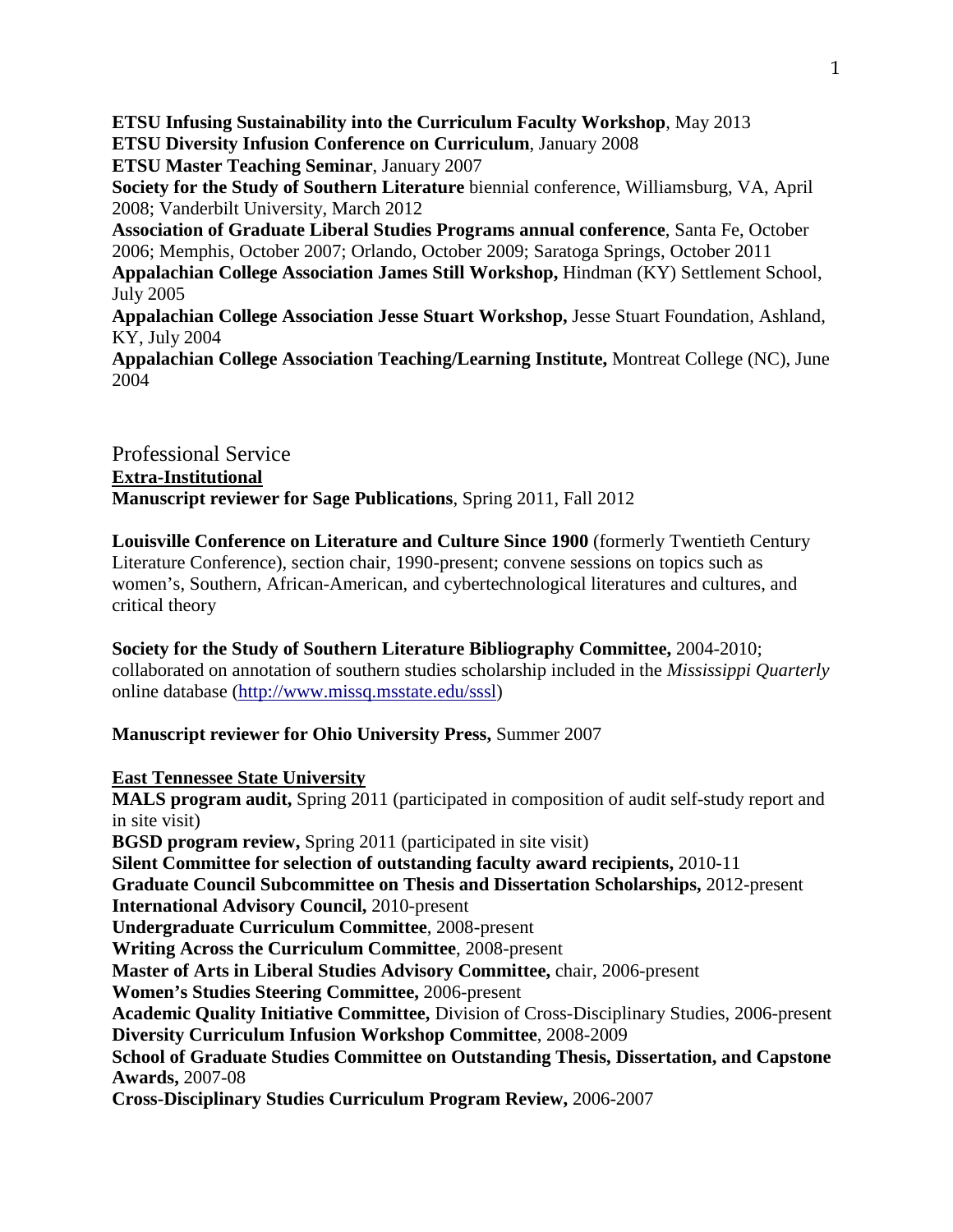**Director of Summer School Search Committee,** Summer 2007

**Milligan College President's Strategic Planning Team,** 2003-2006 **Student Publications Board,** 2002-2006 **General Education Requirements Task Force,** 2003-2006 **Interdisciplinary Humanities Council,** 2001-2006 **General Education Writing Program Committee**, chair, 2002-2006 **Reference and Collections Development Librarian Search Committee,** Spring 2005 **Lilly Foundation Grant Proposal Team,** Summer 2002

**Morehead State University Academic Honors Program Committee,** 1999-2001 **Student Media Board,** 1999 **Institutional Web Site Advisory Committee,** 1999 **Editorial Committee, SACS Self-Study Team,** 1998, 1999 **General Education Writing Program Committee,** 1996-97 **Advisory Council,** Department of English, Foreign Languages, and Philosophy, 1997-98 **Faculty Evaluation and Adjudication Committee,** Department of English, Foreign Languages, and Philosophy, 1994-1998 **Wilma E. Grote Symposium for the Advancement of Women planning committee,** 1994 *Inside EFLP***–newsletter editor, print and Web versions,** Department of English, Foreign Languages, and Philosophy, 1994-1998 **Graduate Teaching Assistant Faculty Mentor,** Department of English, Foreign Languages,

and Philosophy, 1993-1995

### **Dissertation**

*Exploding the Southern Text: Reconsidering Southern Literature as a Critically-Constructed Genre*

Explored modern southern literature at its intersections with historiography and cultural theory, and argued that many voices–particularly those of women, African-Americans, and the lower classes–have been ignored in the project of southern canon-building because of an over-emphasis upon the Southern Agrarians' vision of the past as a chronicle of tragedy, loss, and cultural chaos

**Dissertation Committee:** *Patricia S. Yaeger*, Director, Professor of English and Women's Studies, and *Alan Wald*, Professor of English and American Culture, both of the University of Michigan Department of English Language and Literature; *Arlene Keizer*, Associate Professor of English and American Civilization at Brown University, formerly of the UM Department of English Language and Literature; and *David Scobey*, Associate Professor of Architecture, UM Taubman School of Architecture, formerly of the UM Department of History

#### **Qualifying Fields for the Ph.D.**

Post-structuralism and contemporary critical theory